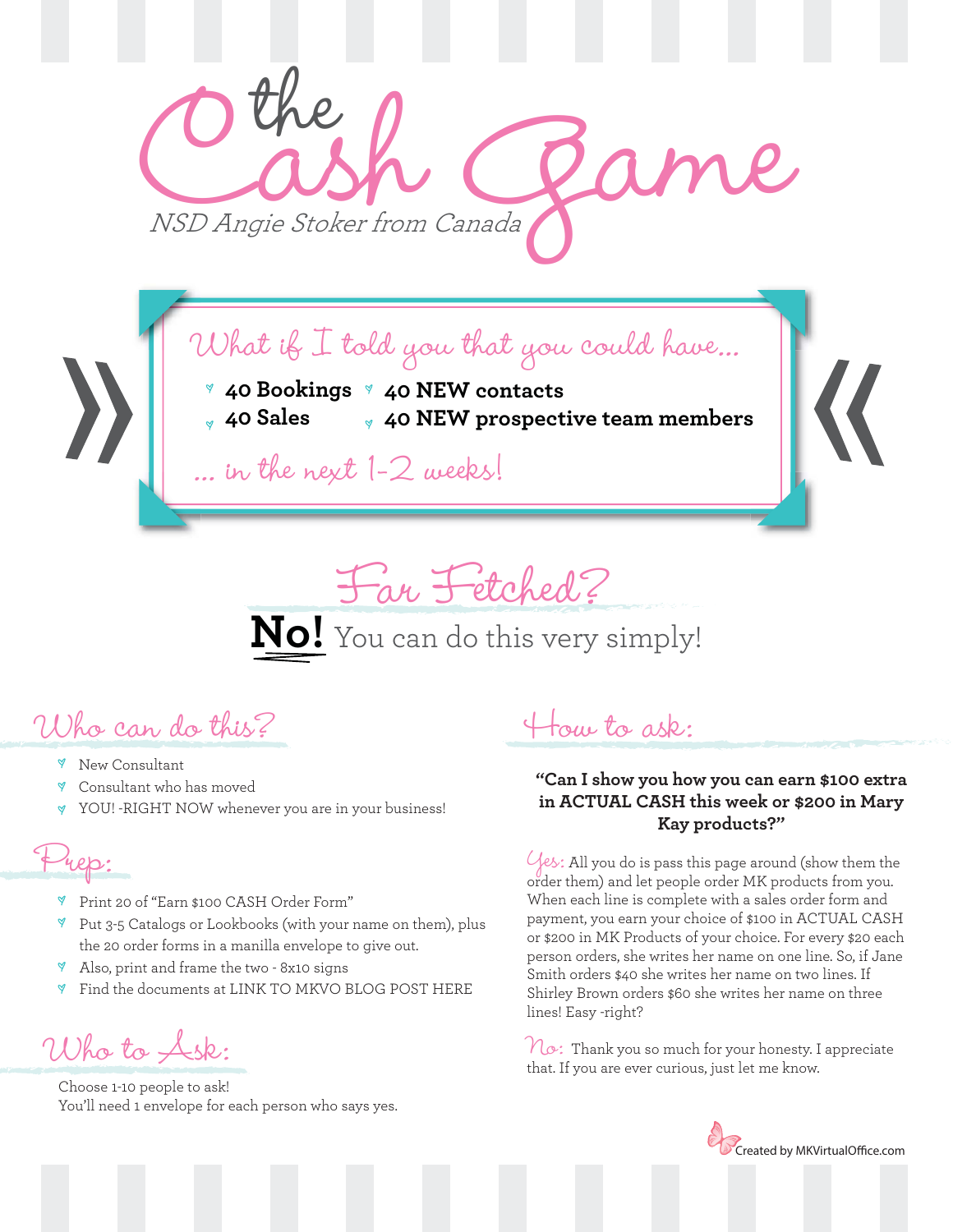

Pass this page around and have people order Mary Kay products from you. When each line below is completed with sales order forms and payment, you earn your choice of \$100 in ACTUAL cash or \$200 in FREE Mary Kay products.

It's simple!

With each person that orders, complete a sales order form with payment, then write down her name and info on the tracker below 1x for every \$20 in suggested retail. For example, if Jane Smith orders <br>\$44 (catalog of price before sales tax) and Shirley Brown orders \$63 (catalog price before sales tax),<br>Works: wou would you would write in the tracker as follows:

In just

| <b>First &amp; Last Name</b> | Phone#             | Relationship | If applicable, name of current Mary Kay<br>Beauty Consultant. Leave BLANK if none. |
|------------------------------|--------------------|--------------|------------------------------------------------------------------------------------|
| 1 Jane Smith                 | 123 - 555 - 6789   | Co-worker    |                                                                                    |
| 2 Jane Smith                 | 123-555-6789       | Co-worker    |                                                                                    |
| <b>3</b> Shirley Brown       | 123-555-1234       | Sister       |                                                                                    |
| 4 Shirley Brown              | $123 - 555 - 1234$ | Sister       |                                                                                    |
| <b>5</b> Shirley Brown       | 123-555-1234       | Sister       |                                                                                    |

Each line represents a \$20 suggested retail value. Once you have filled in all 20 lines (\$400 suggested retail total) with sales order forms and payment, then we schedule a quick get together where you can choose \$100 in ACTUAL cash or \$200 in FREE Mary Kay products.

### \$100 CASH Tracker

**Have fun & share the Mary Kay you love, one beautiful smile at a time!**

|                         | First & Last Name | Phone $\#$ | ${\bf Relations hip}$ | If applicable, name of current Mary Kay<br>Beauty Consultant. Leave BLANK if none. |
|-------------------------|-------------------|------------|-----------------------|------------------------------------------------------------------------------------|
| 1                       |                   |            |                       |                                                                                    |
| $\overline{\mathbf{2}}$ |                   |            |                       |                                                                                    |
| 3                       |                   |            |                       |                                                                                    |
| $\overline{4}$          |                   |            |                       |                                                                                    |
| 5                       |                   |            |                       |                                                                                    |
| $\bf 6$                 |                   |            |                       |                                                                                    |
| 7                       |                   |            |                       |                                                                                    |
| 8                       |                   |            |                       |                                                                                    |
| 9                       |                   |            |                       |                                                                                    |
| 10                      |                   |            |                       |                                                                                    |
| ${\bf 11}$              |                   |            |                       |                                                                                    |
| 12                      |                   |            |                       |                                                                                    |
| 13                      |                   |            |                       |                                                                                    |
| 14                      |                   |            |                       |                                                                                    |
| 15                      |                   |            |                       |                                                                                    |
| 16                      |                   |            |                       |                                                                                    |
| 17                      |                   |            |                       |                                                                                    |
| 18                      |                   |            |                       |                                                                                    |
| 19                      |                   |            |                       |                                                                                    |
| 20                      |                   |            |                       |                                                                                    |

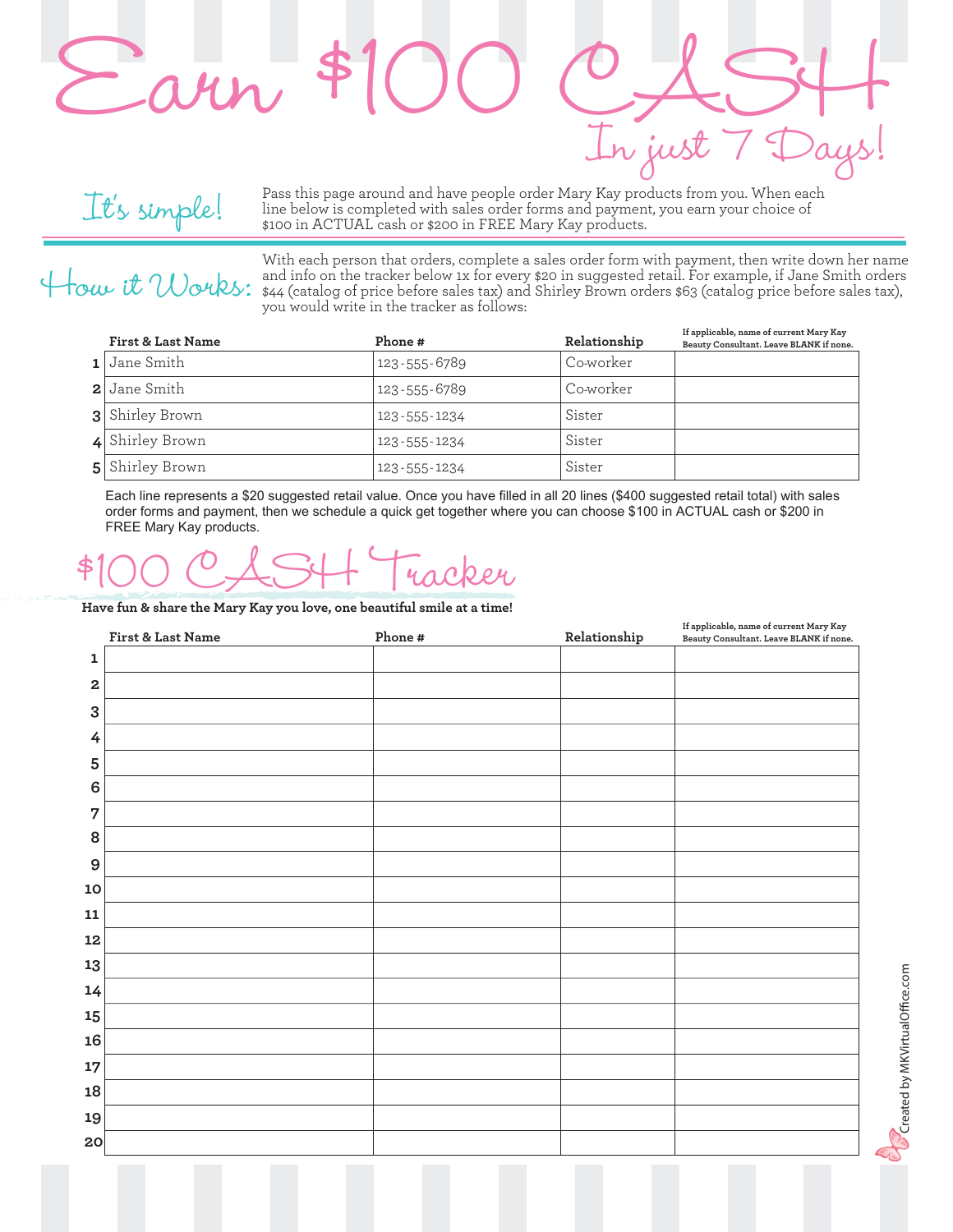Do the Mat

20 lines on the tracking sheet x \$20/per line = \$400 retail. After subtracting \$200 for re-ordering, you have \$200 profit. Whether you give her \$200 in retail products (\$100 ws cost to you) or \$100 cash, your profit is the same.

| \$20 per line                                                    |                                             |  |
|------------------------------------------------------------------|---------------------------------------------|--|
| x 20 lines                                                       |                                             |  |
| \$400 retail<br>\$400 retail<br>- \$200 re-order<br>\$200 profit |                                             |  |
| \$200 profit                                                     | \$200 profit                                |  |
| - \$100 CASH for her<br><b>OR</b>                                | - \$100 ws cost of her \$200 in MK products |  |
| \$100 profit for you                                             | \$100 profit for you                        |  |

#### Next up:

Turn this into NEW contacts, bookings and prospective team members. After you get the tracker back with order forms, you call each person who ordered.

**"Hi, I'm \_\_\_\_\_\_\_\_\_, a Mary Kay Consultant. Thank you so much for purchasing products from person who filled the tracker. I'm calling to make arrangements to deliver your products. Can I drop it by Tuesday or Thursday? Great! Are you home all night? Wonderful. When I drop it by I'm going to do a quick pampering session and I'll leave you with some samples."**

You just turned a delivery into an on-the-go appointment!

Tips for your on-the-go Appointment:

- Keep it QUICK
- Only take your starter kit
- Do a quick facial on her hand
- $\%$  Start by unpacking the beautiful sign about her 2nd appointment. Put that out for her to see.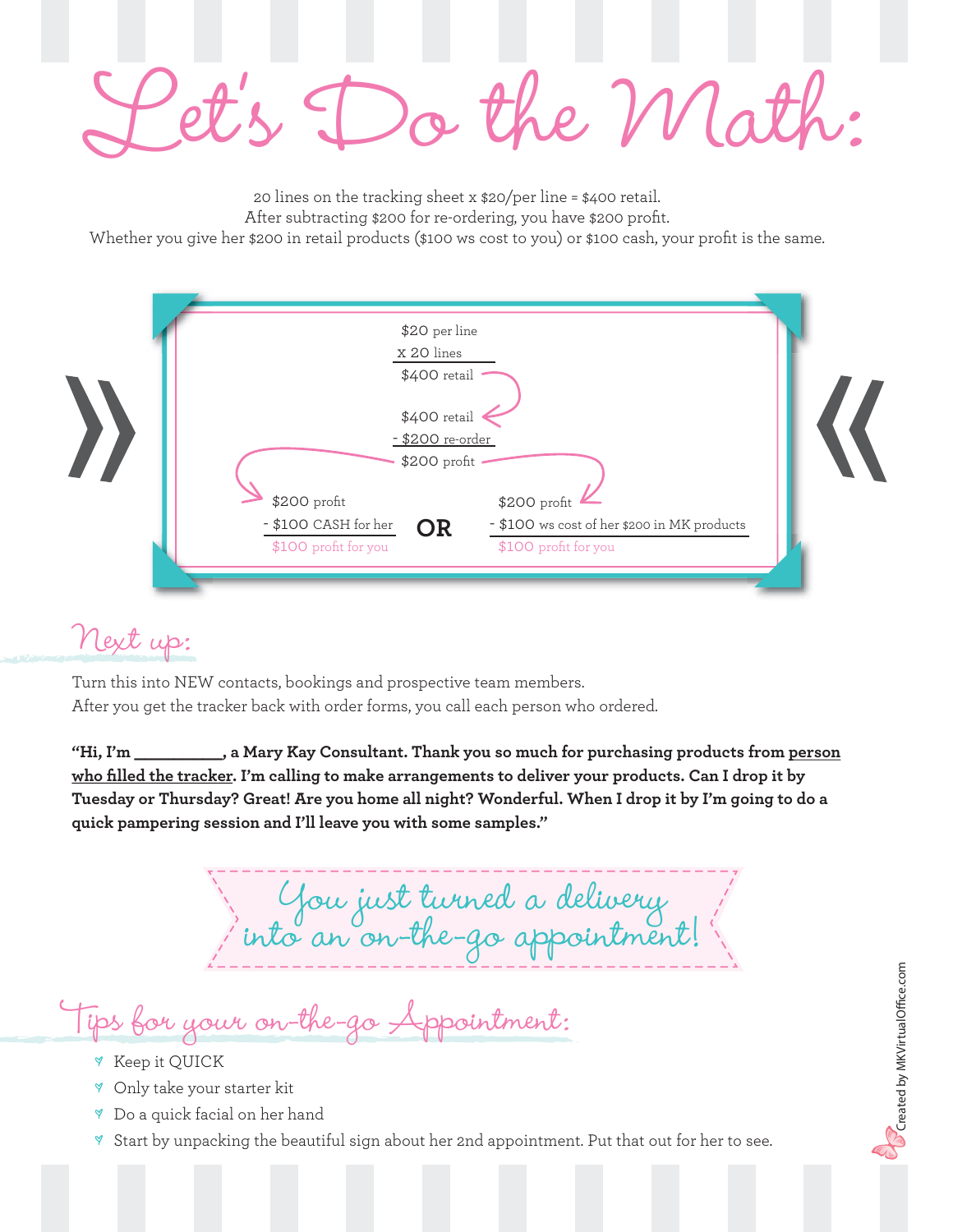Print this in color and neatly cut to fit an 8x10 frame.

At the beginning of the class say, "I want you to have all the benefits of your appointment so I'll offer you a follow-up appointment after we are done."



## **\$100 FREE** Mary Kay Product\*

If I do NOT offer you a second or follow-up appointment

### **TODAY**

then you will receive **\$100 FREE** in Mary Kay products\* from me!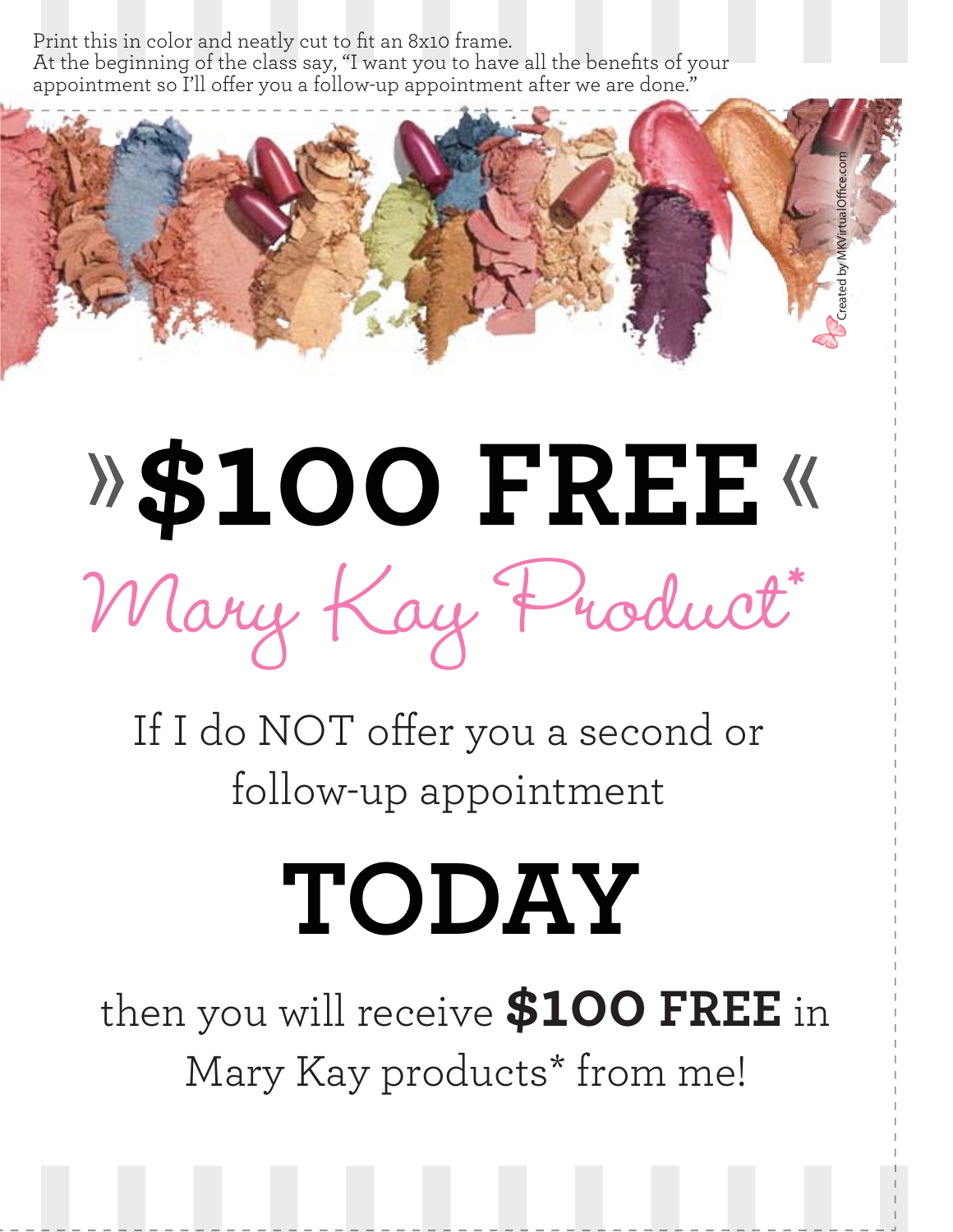Othe R Game the

She is entitled to a follow-up appointment to make sure the products are working for her. That sign makes sure you offer her that appointmen. Plus, she may invite her friends and have a party. Last thing before leaving pull out the "Would you like to:" sign and say: "Who do you know that might be interested in some of these things?" Then read it aloud.

When you have just one person get all 20 lines of her tracker filled that is up to 20 new people to call! When you make the delivery, if half of the names on your list book a 2nd appointment with friends that is **10 new parties booked.** On

### It Works!

In one year Angie Stoker and her unit used the CASH game to reach the MILLION DOLLAR CIRCLE! What will this simple Step-by-Step Aproach do for your business this month?

average, at every party, we book two new appointments. **That means in 2-3 weeks you'll have 20 more new appointments.** Is that worth giving \$100 cash or \$200 in product? Absolutely!

This works if YOU ASK!

Offer a follow-up at each on-the-go appointment. Remind yourself by having the "\$100 Free Products" sign in a frame and out at every on-the-go. Then turn her 2nd appointment into a party! Get started today by getting at least 1-2 people participating in the CASH GAME!